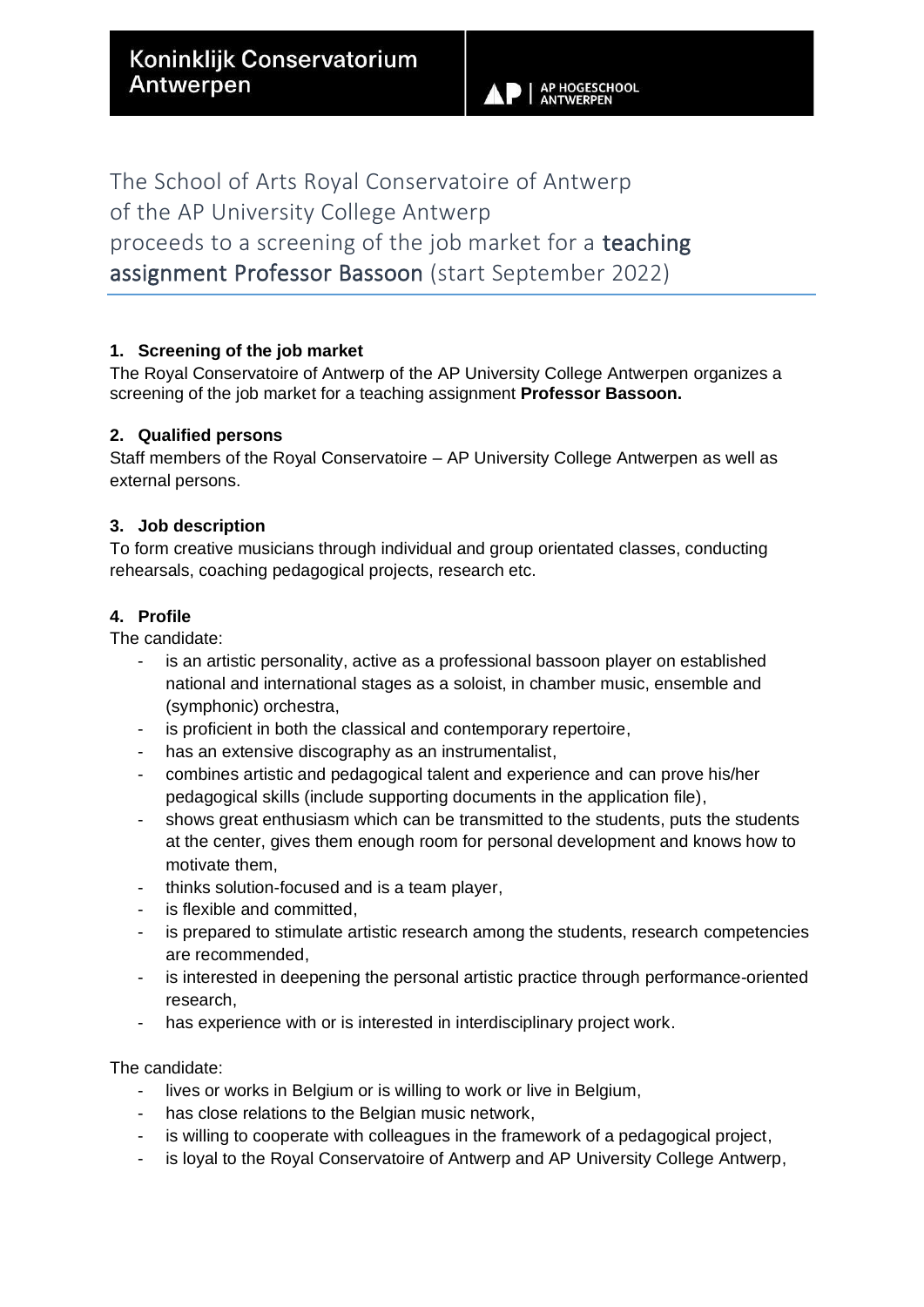- has a fluent knowledge of Dutch and English, or is willing to become proficient to this level,
- has good artistic and pedagogical references as well as team player references. (evidence documents must be included in the application file,
- for international candidates: has a work permit for Belgium, this must be included in the application file.

## **5. Procedure**

### Phase 1 – send in your file before March 20th 2022 at 23h59

Interested candidates are requested to submit a file. This file needs to contain the following:

- letter of motivation and curriculum vitae (list of concerts and discography included)
- written out artistic references regarding the international reputation and artistic career as a bass clarinet player (letters of reference with coordinates/contact details)
- proof of Belgian nationality or work permit for Belgium
- pedagogical references (including coordinates / contact details) or evidence of pedagogical assignments, preferably at higher education level
- a memo on the personal vision of the artistic-pedagogical project that one wishes to realise at the Royal Conservatoire Antwerp.

## Phase 2 – first selection based on file:

A first selection by the Artistic board of the Music program takes place based on the file: the artistic board can decide to involve additional experts to make this selection.

## Phase 3 – screening tests on **Monday May 16th 2022 (evening) and Friday May 20th 2022 (daytime)**

Selected candidates are invited to participate in a screening test, which will be evaluated by a screening commission with internal and external experts. The test consists of:

- a public lesson with 2 students of different level and in different repertoire (30')
- a public recital (30') with minimum the following programme:
	- 1. a lyrical slow movement from a classical or romantic work
	- 2. three orchestral passages:

 Igor Stravinsky - Le Sacre du Printemps Dmitri Shostakovich - Symphony 9 Nicolai Rimsky-Korsakov - Scheherazade

- 3. a contemporary work or a movement from a work. This may be a solo work or a work with piano accompaniment. If one opts for a work with accompaniment, the candidate will provide his/her own pianist.
- an interview on the motivation, the chosen compositions, the repertoire, the view on the methodology of study and on the contents and the structure of the curriculum, the evaluation of the students, concerts, a case study, etc.

The following elements will be considered for the ranking of the candidates by the commission: